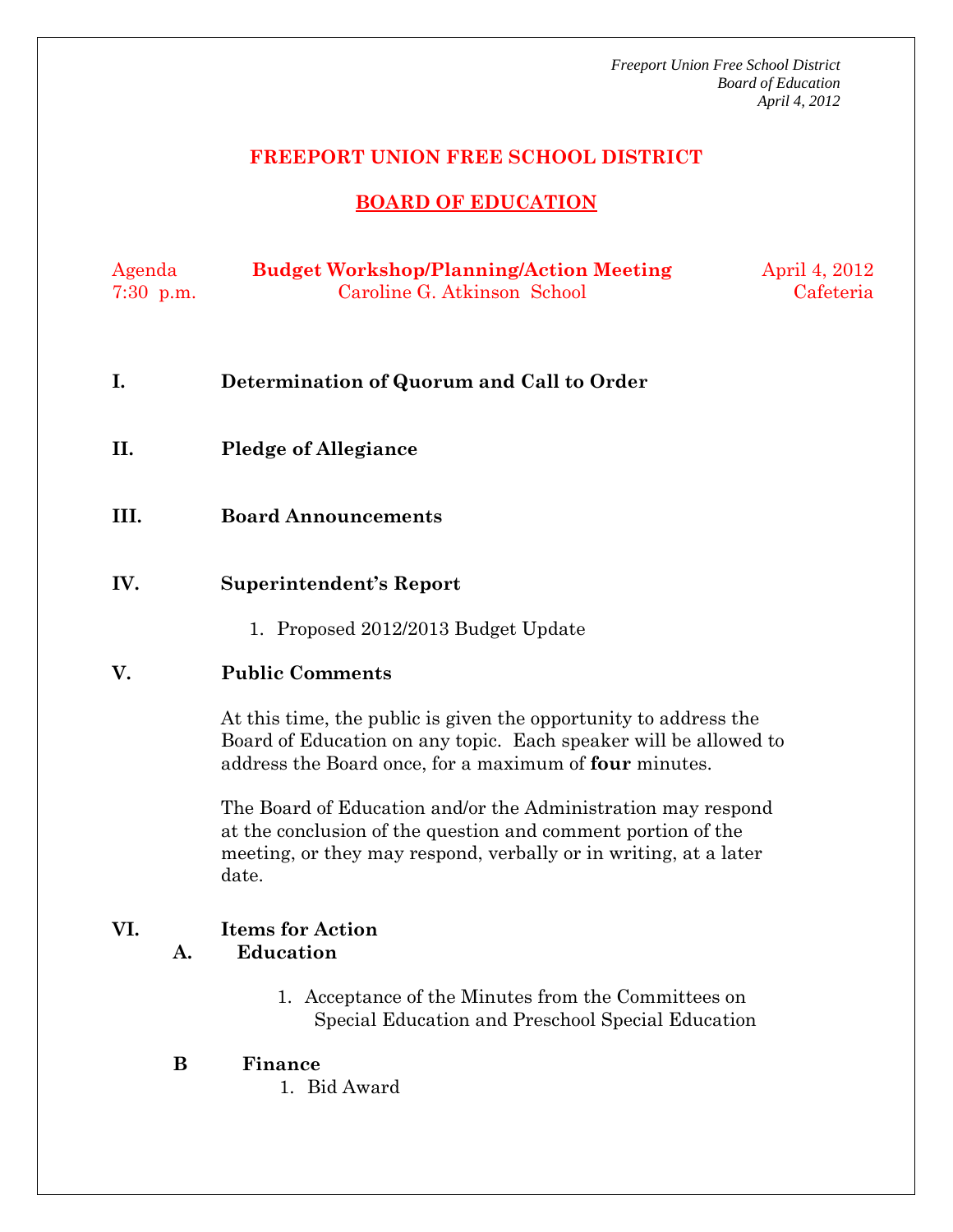### **VII. Review of the tentative Agenda for April 17, 2012, Board of Education Action Meeting**

- **VIII. Board Comments**
- **IX. Superintendent's Comments**
- **X. Adjournment**

#### **XI. Next Meeting**

April 17, 2012, Adoption of the Budget/Action Meeting, at 7:30 p.m. at Archer Street School. Visit our website at www.freeeportschools.org

Register to vote school days between 8:30 a.m. and 3:30 p.m. in the Clerk's Office, Administration Building, 235 N. Ocean Avenue.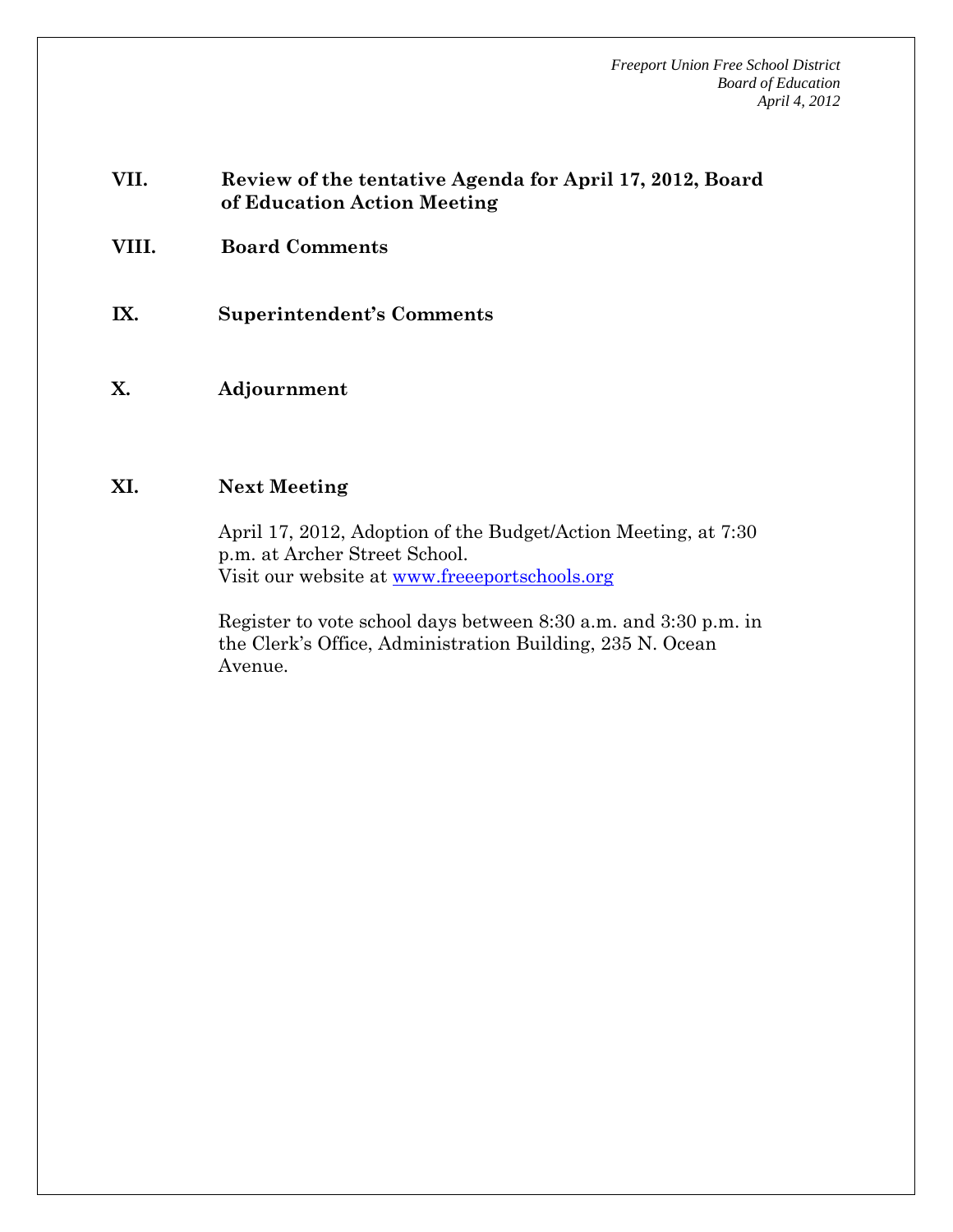# **A 1.**

## **Education**

## **CSE/CPSE Minutes**

**BE IT RESOLVED,** that the Board of Education of the Freeport Union Free School District hereby accepts the minutes of the meetings of the Committees on Special Education and Preschool Special Education for the following dates:

January 27, 2012

February 2, 3, 8, 9, 14, 16, 17, 28, 29, 2012

March 1, 2, 5, 6, 12, 13, 14, 15, 16, 2012